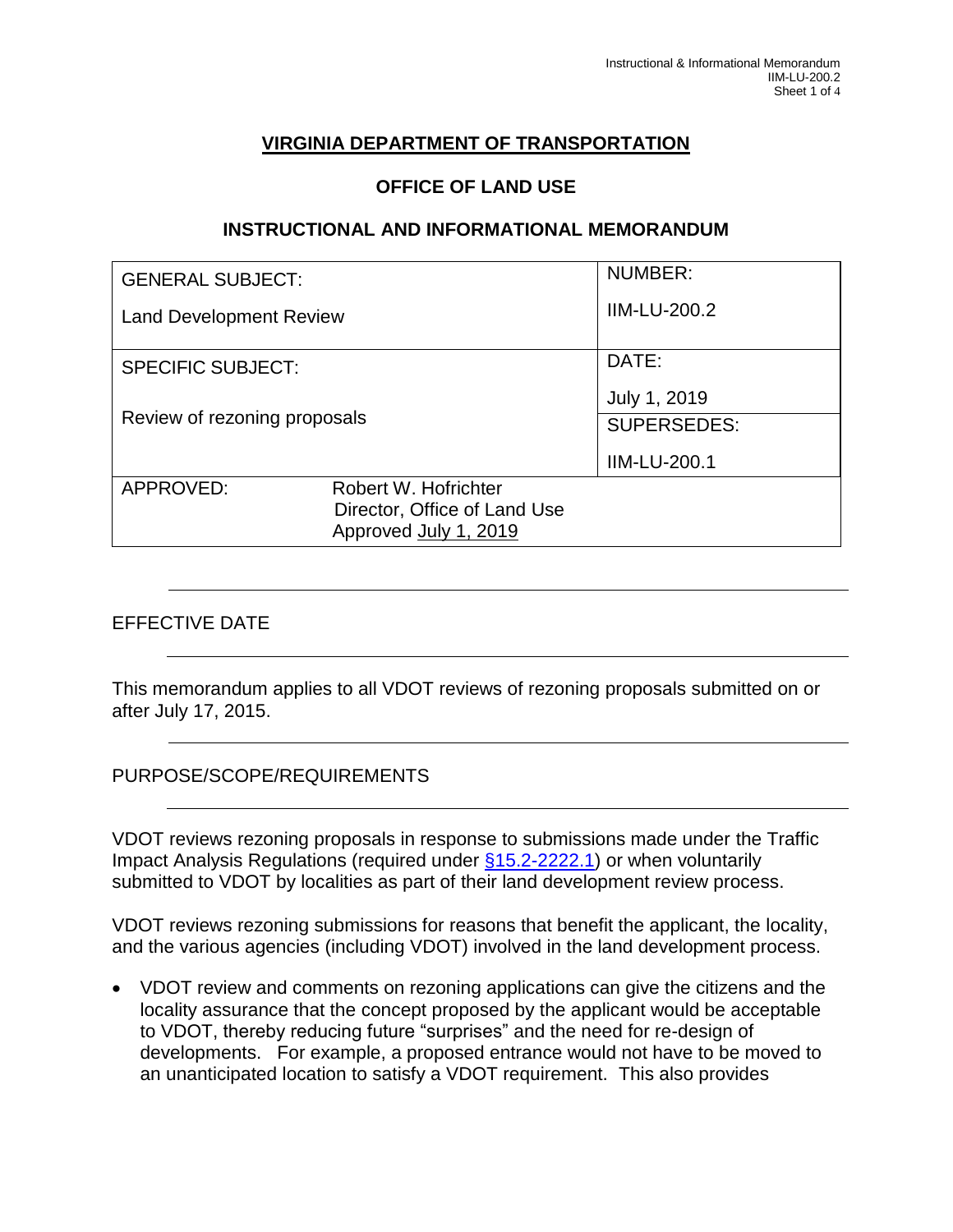applicants with the opportunity to begin securing design waivers or exceptions that may be required.

- For those jurisdictions using a proffer system, VDOT review of the highway-related proffers can help ensure that the proffers are clear, complete, not in conflict with VDOT regulations or standards, and most importantly, are implementable.
- VDOT review and comments on rezoning applications provide guidance to the applicant to ensure the future success of the project through the review process prior to the applicant's first submittal of a site plan. This process affords the opportunity for the applicant to incorporate any changes identified in the comments into their project prior to finalizing detailed plans and submitting them for the first review.
- VDOT review can also inform the project and capital improvement planning process, by making the transportation impacts of proposed development available to policy makers, planners, and designers.

### PROCEDURES

As outlined in the [Administrative Guidelines for the Traffic Impact Analysis Regulations,](http://www.vdot.virginia.gov/projects/resources/chapter527/Administrative_Guidelines_TIA_Regs_Nov_2014.pdf) [§15.2-2222.1](http://law.lis.virginia.gov/vacode/title15.2/chapter22/section15.2-2222.1/) (also called Chapter 527) requires localities to send, within 10 business days of their receipt of a complete application, rezoning proposals that will substantially affect transportation on state highways to VDOT to review and provide comments on the transportation impacts of the proposal. [24VAC30-155-40.A](http://law.lis.virginia.gov/admincode/title24/agency30/chapter155/section40/) provides the details for determining whether a rezoning proposal is considered to substantially affect transportation on state-controlled highways.

VDOT will also assist localities, at their request, to help evaluate any rezoning application that does not substantially affect transportation on state-controlled highways and is therefore not required to be submitted for review. These proposals can be reviewed as Non-527 Submissions.

The Area Land Use Engineer/Assistant Resident Engineer-Land Use in the District or Residency will coordinate the review of the submittal with the appropriate sections within the District Office. Upon receipt of the rezoning package, VDOT will evaluate it for substantial compliance with the regulation's submittal requirements.

Applicants are encouraged to call for and hold a scoping meeting before beginning the work to prepare a traffic impact analysis. The scoping meeting can be used to modify the standard requirements that a study must meet.

When reviewing rezoning proposals that include a high likelihood of signalization, especially on highways that are designated as part of the Arterial Preservation Network (a description of which can be found [here\)](http://www.virginiadot.org/programs/vdot_arterial_preservation_program.asp) effort should be made to ensure that such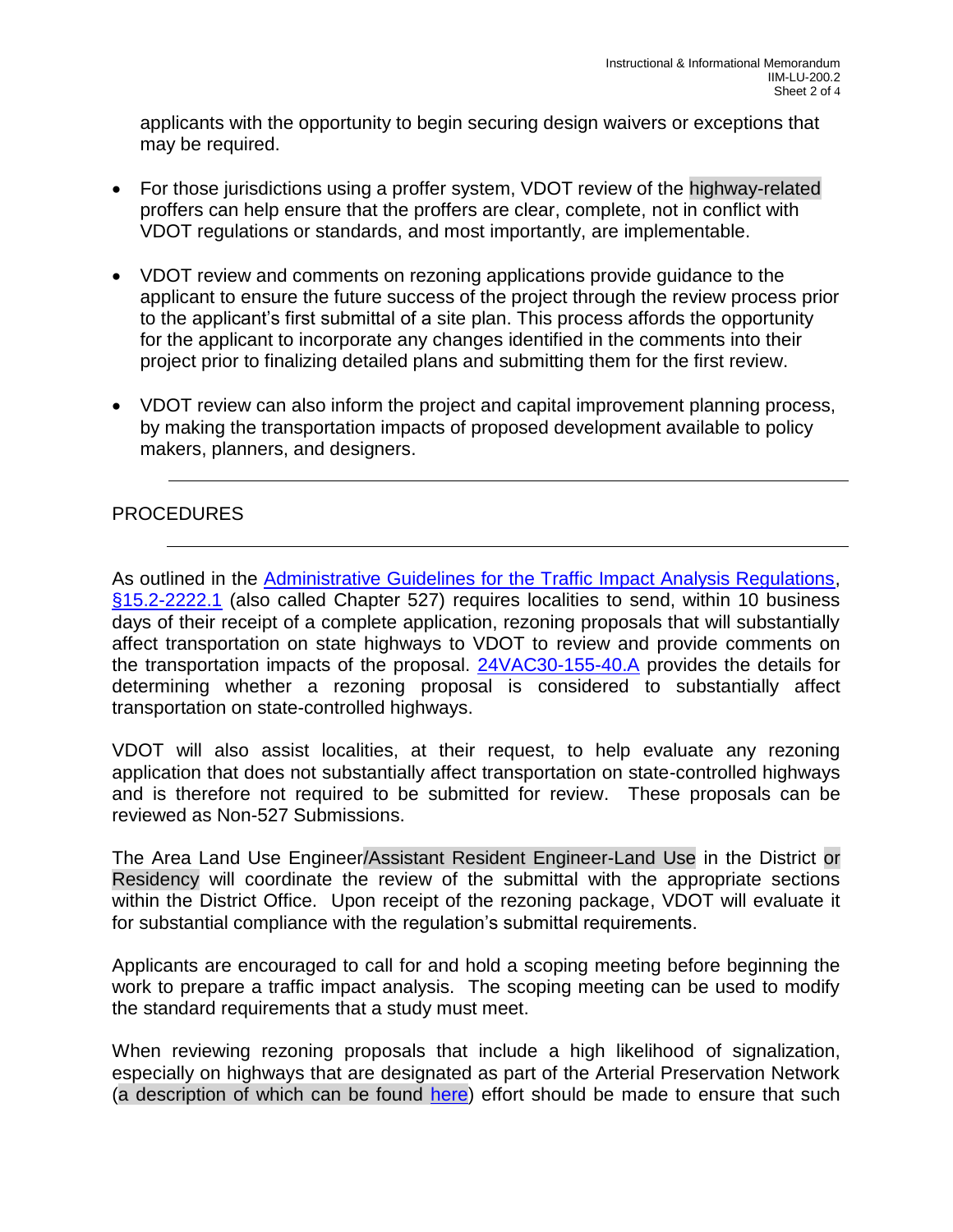signals are likely to be determined to be both warranted and justified, consistent with the requirements in the latest version of IIM-TE-387 (found on Traffic Engineering Division's IIM page, at [http://www.virginiadot.org/business/traffic\\_engineering\\_memoranda.asp\)](http://www.virginiadot.org/business/traffic_engineering_memoranda.asp), the [Virginia Supplement to the MUTCD,](http://www.virginiadot.org/business/virginia_mutcd_supplement.asp) and the relevant portions of Appendices A and F of the [Road Design Manual.](http://www.extranet.vdot.state.va.us/locdes/Electronic_Pubs/2005%20RDM/RoadDesignCoverVol.1.pdf)

Under the Traffic Impact Analysis Regulations (TIAR), if VDOT determines that the rezoning package is complete, VDOT shall provide written comments to the locality and rezoning applicant on the rezoning traffic impact analysis within **45 days** of receipt of the package. Additionally, VDOT will provide the TIAR rezoning package to the Department of Rail and Public Transportation (DRPT) to identify any impacts to, or opportunities for transit, rail and/or transportation demand management. The district shall send an email to the appropriate DRPT staff member, copying the DRPT Mobility Programs Manager.

For traffic impact analysis (TIA) studies submitted under the TIAR, if VDOT determines that the submittal is incomplete, or that the study fails to document the expected impacts of the proposal or has not been prepared in accordance with best professional practices, a meeting may be requested between the VDOT review staff, the local government staff, and rezoning applicant. Under this scenario, VDOT must request the meeting within 45 days of receipt of the package and hold the meeting within 60 days of receipt. The applicant has 30 days after the meeting to submit a revised or corrected study. Within **120 days** of initial receipt of the rezoning package, VDOT must provide:

- Written comments to the locality and rezoning applicant on why the package and TIA study need to be formally resubmitted and the necessary revisions, or
- Official written comments on key findings of the TIA study and transportation improvements recommended to mitigate any potential impacts caused by the development on state highways.

Rezoning proposals or applications provided by local governments to VDOT for review which do not meet the thresholds of Chapter 527 (under the TIAR) shall be reviewed for similar purposes as for Chapter 527 submissions. VDOT reviewers shall try to meet the locality's time frame for commenting on such submissions.

All submitted rezoning proposals received by VDOT from (or under the direction of) a locality shall be logged appropriately in [LandTrack](http://landtrack/?District=S) in order to track and record basic information regarding the proposal. Furthermore, the proposal and associated documents (traffic impact analyses, technical appendices, and similar) for rezoning submissions made under the Traffic Impact Analysis Regulations shall be uploaded into LandTrack to make such information available to the public on VDOT's external [LandTrack](http://landtrx.vdot.virginia.gov/) website.